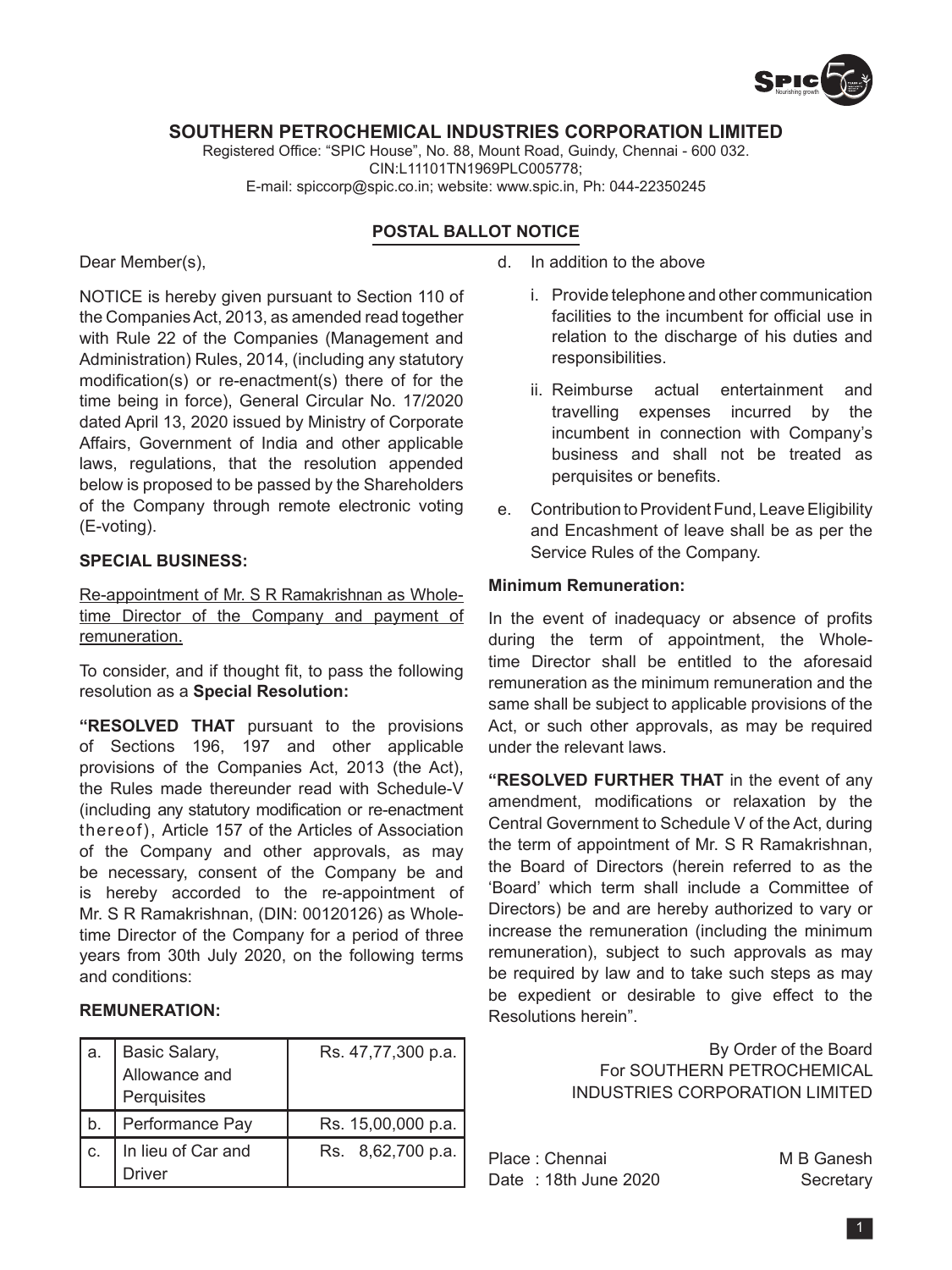

# **Notes:**

- 1. The Explanatory Statement pursuant to Section 102(1) of the Companies Act, 2013 (the Act) read with Rule 22 of the Companies (Management and Administration) Rules, 2014 setting out the material facts is annexed hereto.
- 2. The Board of Directors have appointed B. Chandra & Associates, Practising Company Secretaries, Chennai as a Scrutinizer to scrutinize the postal ballot process/e-voting in a fair and transparent manner.
- 3. The Notice of Postal Ballot is being sent by e-mail only to all the Members, whose names appear onthe Register of Members/ List of Beneficial Owners as received from Depositories i.e. National Securities Depository Limited ("NSDL")/Central Depository Services (India)Limited("CDSL") as on 22nd June 2020 (the Cut-off Date) and who have registered their e-mail address in respect of electronic holdings with the Depositories and in respect of physical holdings with the Company's Registrar and Share Transfer Agent, Cameo Corporate Services Limited (RTA).
- 4. In terms of Sections 108, 110 and other applicable provisions of the Act, read with the Companies (Management and Administration) Rules, 2014 and in compliance with Regulation 44 of the Securities and Exchange Board of India (Listing Obligations and Disclosure Requirements) Regulations, 2015 (hereinafter referred to as the 'Listing Regulations') as amended, the Company is pleased to provide remote e-voting facility to all the Members of the Company. The Company has appointed Central Depository Service Limited to facilitate the Members to cast their votes electronically (hereinafter referred to as the "Remote e-voting").
- 5. Due to non-availability of postal and courier services, on account of threat posed by COVID-19 pandemic situation, the Company is sending Notice of Postal Ballot in electronic form only and expresses itsinability to dispatch

hard copy of Postal Ballot Notice along with the Explanatory Statement and other information. This procedure of sending by email only has been permitted by MCA vide the General Circular No. 14/2020 dated April 8 2020, General Circular No. 17/2020 dated April 13, 2020 and General Circular No. 20/2020 dated May 5, 2020 and SEBI vide Circular No. SEBI/ HO/CFD/CMD1/CIR/P/2020/79 dated May 12, 2020 hereinafter referred to as "the Circulars".

- 6. After completion of the scrutiny of the electronic votes, the Scrutinizer will submit his report to the Chairman/Company Secretary or any other authorized personnel of the Company who shall countersign the same.
- 7. The results of the Postal Ballot will be announced not later than 48 hours of conclusion of the e-voting period (refer Sl. No. (i) on Instruction to shareholders on remote e-voting). The said results would be displayed at the Registered Office of the Company and on its website www.spic.in and on the website of Central Depository Services Limited (evotingindia.com). The results shall simultaneously be intimated to the National Stock Exchange of India Limited where the shares of the Company are listed.

To facilitate such Shareholders to receive this Notice electronically and cast their vote electronically, the Company has made arrangement with its RTA for registration of email addresses in terms of the Circulars. The process for registration of email addresses is as under:

The Shareholders (holding shares in physical form) who have not yet registered their email address and in consequence could not receive the postal ballot/e-voting Notice may temporarily get their email address registered with the RTA, Cameo Corporate Services Limited by following the below instructions.

 • For physical shareholders - Send a mail to the RTA of the Company, Cameo Corporate Services Ltd. ("Cameo") at investor@cameoindia.com attaching the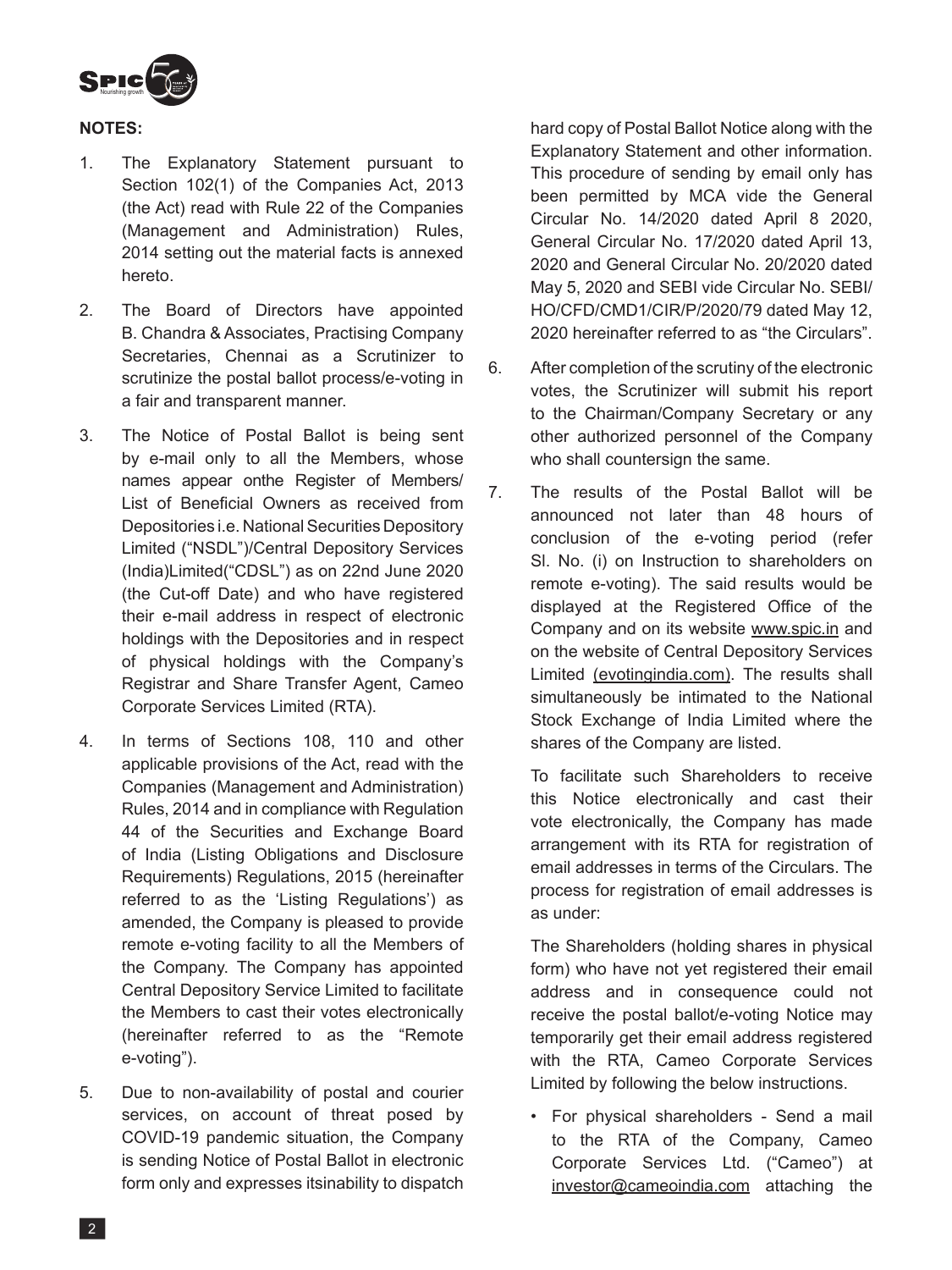

scanned copy of the request letter duly signed by sole/first shareholder quoting the Folio No., Name of the sole/first shareholder for registering email address. Post successful registration of the e-mail, the Members would get the softcopy of the Notice and the procedure for e-voting along with the User Id and Password to enable e-voting for this Postal Ballot.

 • For Demat Shareholders - Please provide Demat account details (CDSL-16 digit beneficiary ID or NSDL-16 digit DPID + CLID), Name, client master or copy of Consolidated Account statement, PAN (self-attested scanned copy of PAN card), AADHAR (self-attested scanned copy of Aadhar Card) to RTA.

# **THE INTRUCTIONS FOR SHAREHOLDRES FOR REMOTE E-VOTING ARE AS UNDER:**

- (i) The voting period begins on 26th June 2020 (9:00 AM IST) and ends on 25th July 2020 (5:00 PM IST). The e-voting module shall be disabled by CDSL for voting thereafter. During this period, the Shareholders of the Company, holding shares either in physical form or in dematerialized form, as on the cut-off date i.e., 22nd June 2020 may cast their vote electronically.
- (ii) The shareholders should log on to the e-voting website www.evotingindia.com.
- (iii) Click on "Shareholders" module.
- (iv) Now enter your User ID
	- a. For CDSL: 16 digits beneficiary ID,
	- b. For NSDL: 8 Character DP ID followed by 8 Digits Client ID,
	- c. Shareholders holding shares in Physical Form should enter Folio Number registered with the Company.
- (v) Next enter the Image Verification as displayed and Click on Login.
- (vi) If you are holding shares in demat form and had logged on to www.evotingindia.com and

voted on an earlier e-voting of any company, then your existing password is to be used.

(vii) If you are a first time user follow the steps given below:

|                                 | For Shareholders holding shares in<br><b>Demat Form and Physical Form</b>                                                                                                                                       |
|---------------------------------|-----------------------------------------------------------------------------------------------------------------------------------------------------------------------------------------------------------------|
| <b>PAN</b>                      | Enter your 10 digit alpha-numeric *PAN<br>issued by Income Tax Department<br>(Applicable for both demat shareholders<br>as well as physical shareholders)                                                       |
|                                 | • Shareholders who have not updated<br>Company/<br>their PAN with the<br>Depository Participant are requested<br>to use the sequence number which<br>is printed on Postal Ballot indicated<br>in the PAN field. |
| Dividend<br><b>Bank Details</b> | Enter the Dividend Bank Details or<br>Date of Birth (in dd/mm/yyyy format) as<br>recorded in your demat account or in the<br>company records in order to login.                                                 |
| OR Date of<br>Birth (DOB)       | If both the details are not recorded<br>with the depository or company<br>please enter the member id / folio<br>number in the Dividend Bank details<br>field as mentioned in instruction (iv).                  |

- (viii) After entering these details appropriately, click on "SUBMIT" tab.
- (ix) Shareholders holding shares in physical form will then directly reach the Company selection screen. However, shareholders holding shares in demat form will now reach 'Password Creation' menu wherein they are required to mandatorily enter their login password in the new password field. Kindly note that this password is to be also used by the demat holders for voting for resolutions of any other company on which they are eligible to vote, provided that company opts for e-voting through CDSL platform. It is strongly recommended not to share your password with any other person and take utmost care to keep your password confidential.
- (x) For shareholders holding shares in physical form, the details can be used only for e-voting on the resolutions contained in this Notice.
- (xi) Click on the EVSN for "Southern Petrochemical Industries Corporate Limited" on which you choose to vote.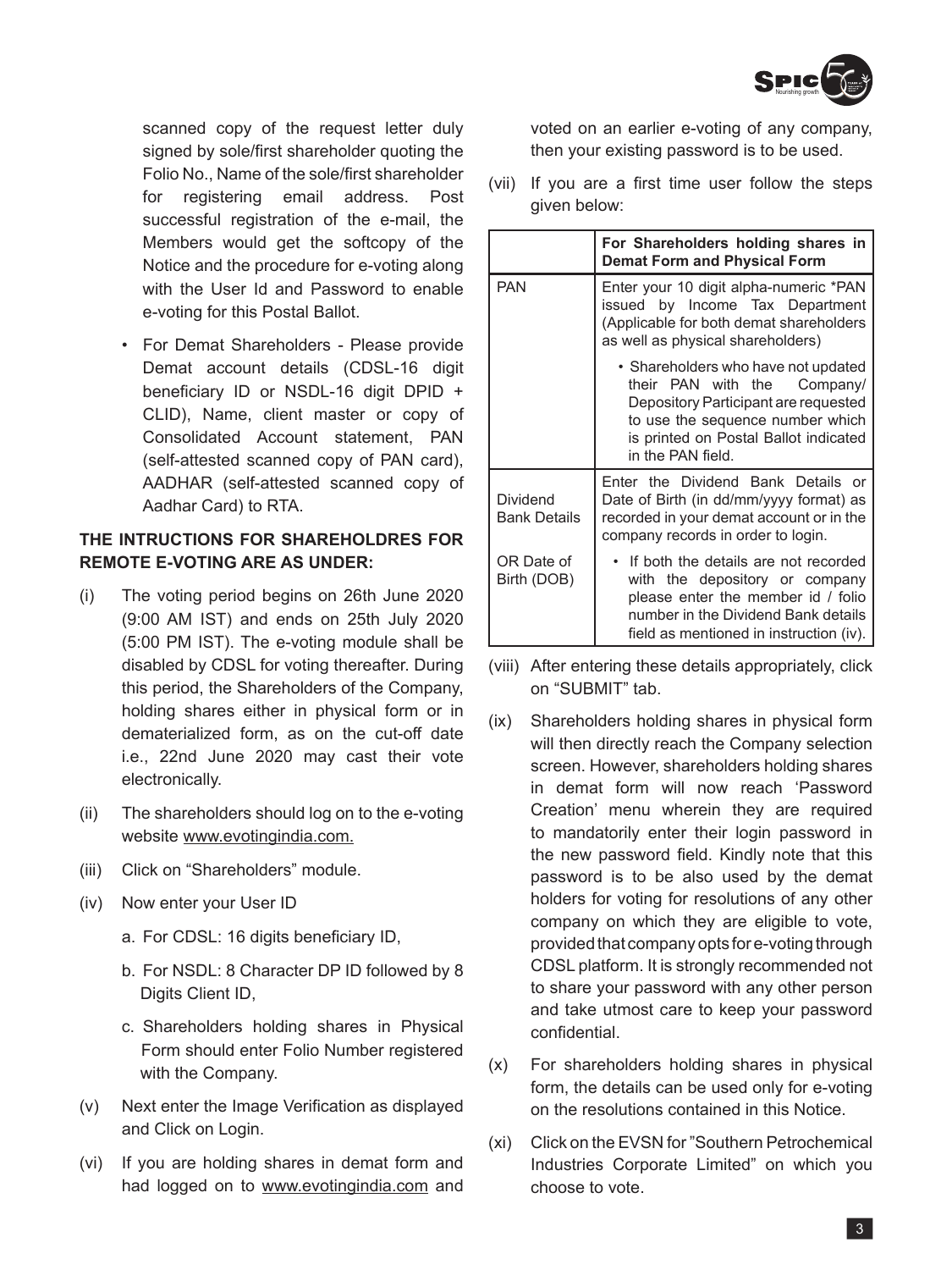

- (xii) On the voting page, you will see "RESOLUTION DESCRIPTION" and against the same the option "YES/NO" for voting. Select the option YES or NO as desired. The option YES implies that you assent to the Resolution and option NO implies that you dissent to the Resolution.
- (xiii) Click on the "RESOLUTIONS FILE LINK" if you wish to view the entire Resolution details.
- (xiv) After selecting the resolution you have decided to vote on, click on "SUBMIT". A confirmation box will be displayed. If you wish to confirm your vote, click on "OK", else to change your vote, click on "CANCEL" and accordingly modify your vote.
- (xv) Once you "CONFIRM" your vote on the resolution, you will not be allowed to modify your vote.
- (xvi) You can also take a print of the votes cast by clicking on "Click here to print" option on the Voting page.
- (xvii) If a demat account holder has forgotten the login password then enter the User ID and the image verification code and click on Forgot Password & enter the details as prompted by the system.
- (xviii) Shareholders can also cast their vote using CDSL's mobile app "m-Voting". The m-Voting app can be downloaded from respective Store. Please follow the instructions as prompted by the mobile app while Remote Voting on your mobile.
- (xix) Note for Non Individual Shareholders and **Custodians** 
	- Non-Individual shareholders (i.e. other than Individuals, HUF, NRI etc.) and Custodians are required to log on to www.evotingindia. com and register themselves in the "Corporates" module.
	- • A scanned copy of the Registration Form bearing the stamp and sign of the entity should be emailed to helpdesk.evoting@ cdslindia.com.
- After receiving the login details a Compliance User should be created using the admin login and password. The Compliance User would be able to link the account(s) for which they wish to vote on.
- The list of accounts linked in the login should be mailed to helpdesk.evoting@cdslindia. com and on approval of the accounts they would be able to cast their vote.
- • A scanned copy of the Board Resolution and Power of Attorney (POA) which they have issued in favour of the Custodian, if any, should be uploaded in PDF format in the system for the Scrutinizer to verify the same.
- Alternatively Non-Individual shareholders are required to send the relevant Board Resolution/Authority letter etc. together with attested specimen signature of the duly authorized signatory who are authorized to vote, to the Scrutinizer and to the Company at the email address viz; bchandracosecy@gmail.com/shares. dep@spic.co.in (designated email address by company), if they have voted from individual tab & not uploaded same in the CDSL e-voting system for the scrutinizer to verify the same.

 In case you have any queries or issues regarding e-voting, you may refer the Frequently Asked Questions ("FAQs") and e-voting manual available at www.evotingindia.com, under help section or write an email to helpdesk.evoting@ cdslindia.com or call 1800225533.

# OR

Mr. Rakesh Dalvi, Manager, (CDSL Central Depository Services (India) Limited, A Wing, 25th Floor, Marathon Future, Mafatlal Mill Compounds, N M Joshi Marg, Lower Parel (East), Mumbai - 400013.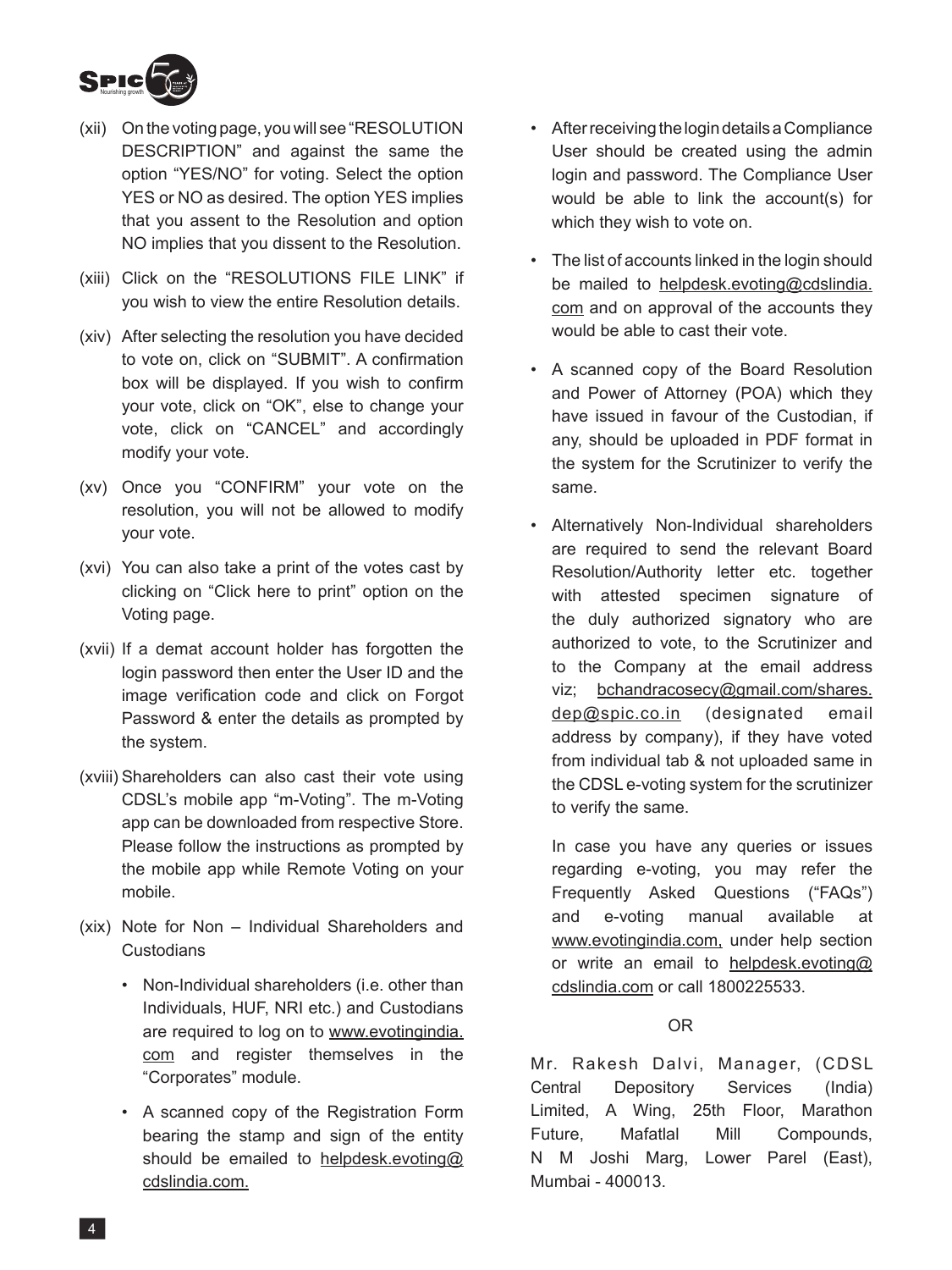

# **ANNEXURE TO THE NOTICE**

#### **EXPLANATORY STATEMENT Pursuant to Section 102 of the Companies Act, 2013.**

The Board of Directors of the Company at their Meeting held on 18th June 2020 based on the recommendations of Nomination and Remuneration Committee, at their Meeting held on 16th June 2020, approved the proposal of re-appointment of Mr. S R Ramakrishnan as Whole-time Director of the Company for a further period of 3 years from 30th July 2020, on the existing terms and conditions subject to the approval of the shareholders. In terms of Article 157 of Articles of Association of the Company and the Companies Act, 2013 (the Act) approval of Members is now sought for his re-appointment and payment of remuneration.Mr. S.R. Ramakrishnan has attained the age of 70 years and hence prior approval of Shareholders is sought by passing a Special Resolution pursuant to Section 196(3), and 197 read with Schedule V of the Act.

Statement giving details as required under Para A, Section II, Part II of Schedule V of the Act is given below to the extent applicable.

#### **A. General Information:**

- 1. Nature of Industry: The Company is primarily engaged in manufacture and sale of Urea.
- 2. Year of commencement of commercial production: The commercial production of Urea, the main product of the Company, commenced during 1975.
- 3. Financial performance: The following are the results of the Company during the last three years.

| <b>Financial parameters</b>              | 2017-18 | 2018-19 | 2019-20 |
|------------------------------------------|---------|---------|---------|
| <b>Total Income</b>                      | 1999.37 | 2613.41 | 2089.65 |
| Net Profit after Tax (as<br>per P&L a/c) | 37.22   | 53.34   | 56.94   |
| Rate of Dividends<br>Declared            | Nil     | Nil     | Nil     |
| Amount of Dividend<br>paid               | Nil     | Nil     | Nil     |

### $($ ₹ in Crores)

# **B. Information about the Appointee**

#### **I. Background details:**

Mr. S R Ramakrishnan was first appointed as Whole-time Director of the Company with effect from 30th July 2014 for a period of 3 years and re-appointed again for a period of 3 years from 30th July 2017. He is B.Tech (Chem) from IIT Madras.

His association with SPIC was since 1972 and he worked in various departments including operation, process engineering, technical services, R&D, corporate planning, etc., till August 1998. Before joining the SPIC Board, he served M/s Bharath Coal Chemicals Ltd (belonging to Shriram Group) as its Managing Director from May 2011 to July 2014. During that period he was involved in developing a coal based Ammonia - Urea project in Paradip.

#### **II. Justification:**

During the last six years of his term in the Company, he has brought about several changes in the Organisation which has helped in improving the performance of the Company. The Company has already embarked in the implementation of conversion of the Plant from Naphtha to Gas based, keeping in line with the Government of India guidelines and norms. Other revamp activities for achieving energy efficiency are also in progress. The coming years will be an important phase for the Company as the technical activities in connection with Revamp and Gas Conversion Project are fast progressing and nearing completion. Therefore, his continuation as Whole-time Director would be of help in achieving the timelines of these Projects and for the growth of the Company.

### **III. Past Remuneration:**

| а. | Basic Salary,<br>Allowance and<br>Perquisites | Rs. 47,77,300 p.a. |
|----|-----------------------------------------------|--------------------|
| b. | Performance Pay                               | Rs. 15,00,000 p.a. |
| C. | In Lieu of Car and<br><b>Driver</b>           | Rs. 8,62,700 p.a.  |

d. In addition to the above

 - Provide telephone and other communication facilities to the incumbent for official use in relation to the discharge of his duties and responsibilities.

- Reimburse actual entertainment and travelling expenses incurred by the incumbent in connection with Company's business and shall not be treated as perquisites or benefits.
- e. Contribution to Provident Fund, Leave Eligibility and Encashment of leave shall be as per the Service Rules of the Company.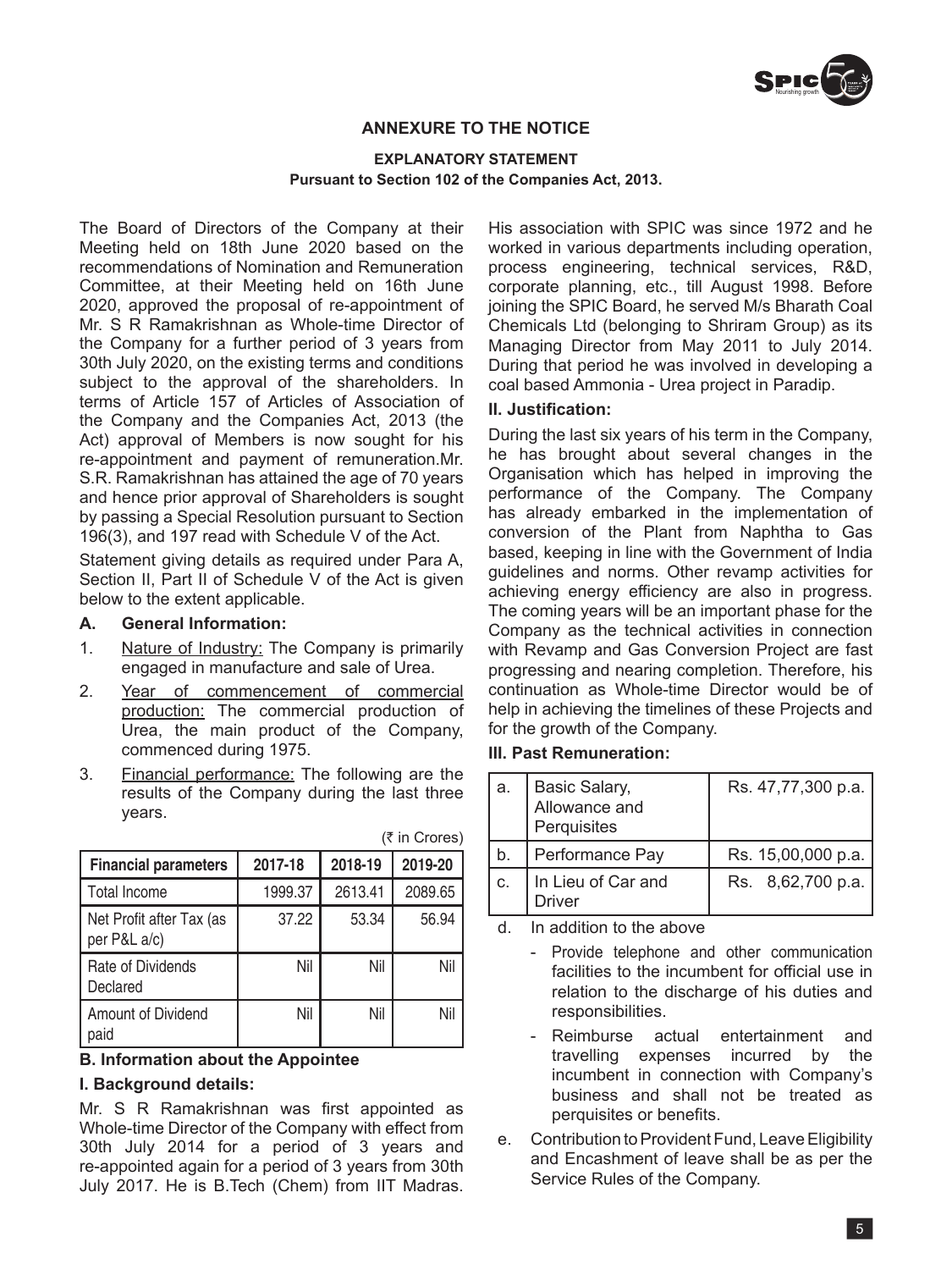

# **Minimum Remuneration:**

In the event of inadequacy or absence of profits during the term of appointment, the Wholetime Director shall be entitled to the aforesaid remuneration as the minimum remuneration and the same shall be subject to applicable provisions of the Companies Act 2013, or such other approvals, as may be required under the relevant laws.

### **IV. Job profile and his suitability:**

The present duties and responsibilities of Mr. S R Ramakrishnan are as follows:

- i. Attending day to day functions of the Company
- ii. Handling Manufacturing function, HR and Admin, Secretarial and Legal functions of the Company
- iii. Being responsible for driving the business and other goals set by the Board of Directors.
- **V.** Mr. S R Ramakrishnan is having wide experience in fertilizers and chemical industries and is associated with the Company for many years in the past. His continuation as the Wholetime Director is essential to complete several developmental projects under progress which would help in sustaining the growth of the Company. As he has attained the age of 70 years and will continue for 3 more years from 30th July 2020, a Special Resolution is proposed under Section 196(3) of the Act seeking prior approval of the Shareholders.
- **VI.** Remuneration payable and the terms of re-appointment of Mr. S R Ramakrishnan, as the Whole-time Director of the Company are furnished in the Special Resolution.
- **VII.** Comparative remuneration profile with respect of industry, size of the Company, profile of the position and person: - The proposed remuneration is reasonable with respect to the

industry, size of the Company and job profile of the proposed appointee.

- **VIII.** Pecuniary relationship, directly or indirectly, with the Company / relationship with managerial personnel, if any: - Mr. S R Ramakrishnan has no pecuniary relationship directly or indirectly, with the Company (except to the extent of the remuneration received/receivable by him from the Company).
- **IX.** During the year 2019-20 there was no delay in payment of interest to any creditors. Hence, no prior approval from the creditor is required to be obtained for the re-appointment and payment of remuneration to Mr S R Ramakrishnan as Whole-time Director.

## **C. Other Information**

## **Reasons for loss/inadequacy of profit:**

During the last three years ending 31st March 2020, the Company has been on a revival path constantly taking efforts to tie up working capital requirement in the absence of financial support from Banks and Financial Institutions. The Fertiliser subsidy receivable from the Government of India was also being delayed leading to financial crunch. Overcoming the said constraints, the Company was able to manage in operating the Plant steadily. Even though the Company was ending up with reasonable net profit during the last three years, in view of the huge accumulated loss, the profits are considered inadequate as per calculations pursuant to Section 198 of the Companies Act, 2013.

## **Memorandum of Interest:**

Except Mr. S R Ramakrishnan, Whole-time Director and his Relatives, none of the Directors, Key Managerial Personnel of the Company and their Relatives is interested in this Resolution.

> By Order of the Board For SOUTHERN PETROCHEMICAL INDUSTRIES CORPORATION LIMITED

Place : Chennai M B Ganesh (M B Ganesh M B Ganesh M B Ganesh M B Ganesh M B Ganesh M B Ganesh M B Ganesh M B Ganesh M B Ganesh M B Ganesh M B Ganesh M B Ganesh M B Ganesh M B Ganesh M B Ganesh M B Ganesh M B Ganesh M B Gan Date : 18th June 2020 Secretary 3. The secretary secretary secretary secretary secretary secretary secretary secretary secretary secretary secretary secretary secretary secretary secretary secretary secretary secretary sec